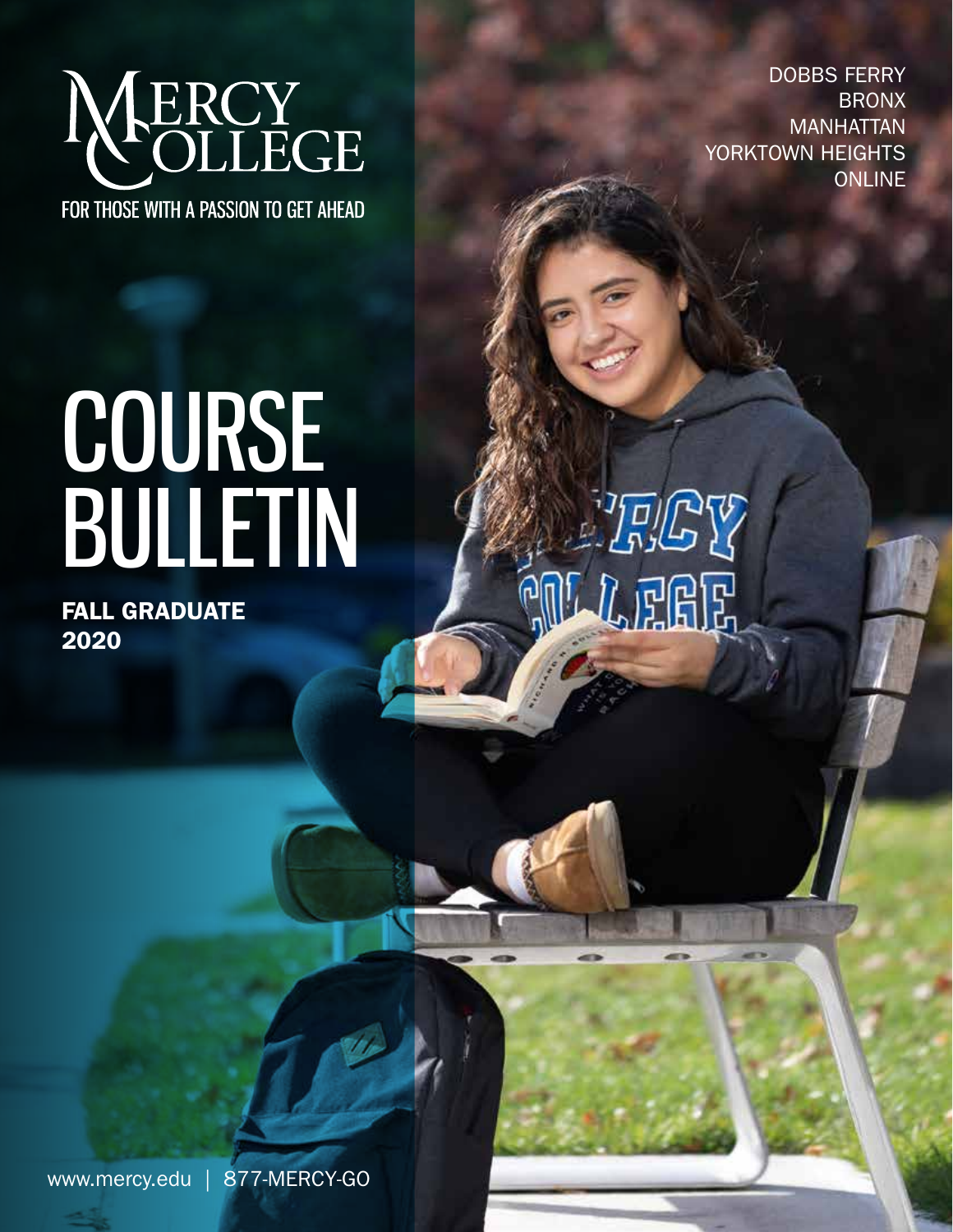# Fall 2020 Graduate Course Bulletin

# Table of Contents

| Payment Policy and Procedures for All Students  8             |
|---------------------------------------------------------------|
|                                                               |
| Tuition And Fees For Summer 2020 - Fall 2020 - Spring 2021  9 |
| Course Fees For Summer 2020 - Fall 2020 - Spring 2021  10     |
|                                                               |
|                                                               |
| Meningococcal Meningitis Vaccination Response Form  13        |
|                                                               |

# How [to Search and Register for Cl](connect.mercy.edu)asses

- 1. Log into Mercy Connect (**connect.mercy.edu**)
- 2. Select Register for Classes
- 3. Select Look Up Classes
- 4. Select a term (Remember, all undergraduate programs run on as semester schedule), then select submit
- 5. Select Advanced Search
- 6. Filter results for your preferences. Remember to select the campus you prefer to take classes on. For online classes, select Distance Learning
- 7. Select Section Search
- 8. Select the class that works best for your schedule. Remember that R=Thursday, so if a class is listed as TR it meets on Tuesdays and Thursdays.
- 9. Check off the corresponding box on the far left-hand side
- 10. Scroll to the bottom of the search results and select Register

## **Please consider the following:**

- You will not be able to register for over 16 credits without authorization.
- Contact your PACT or COP advisor and they can request this on your behalf
- You will not be able to register for classes that have time conflicts with other classes.
- You can add yourself to the waitlist of a full class



This bulletin is current as of the print date of March 9, 2020. For the most up to date class schedule, registration, payment and refund policies please check online at www.mercy.edu

Mercy College reserves the right to revise or change its academic calendar, rules, charges, fees, schedules, courses, requirements for degrees and any other regulations, policies or practices affecting students whenever considered necessary or desirable. The foregoing changes may include, without limitation, the elimination of courses, and programs.



555 Broadway Dobbs Ferry NY, 10522

1-877-MERCY-GO www.mercy.edu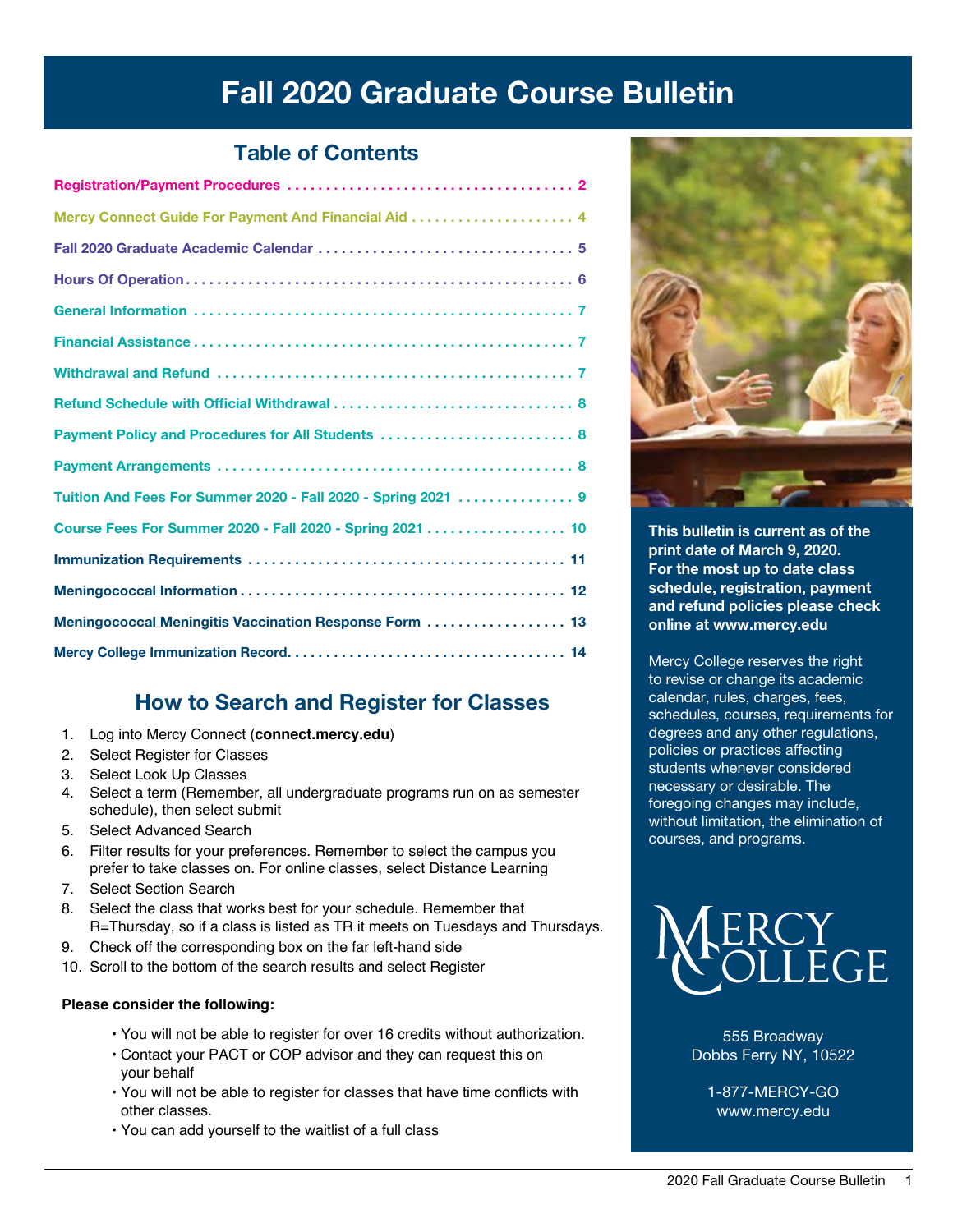# *In-person and Web registration begins on Wednesday, March 9, 2020.*

- You must be in FULL compliance with the New York State Immunization Law. Submit immunization documents to the Office of Enrollment Services.
- Make and keep an appointment with your mentor or program director to go over your degree requirements and review your transcript on Mercy Connect. If you have transfer credits, pay particular attention to your transfer work, and make sure that you do not enroll in a course for which you have already received credit.
- Review available courses through Mercy Connect.
- Check prerequisites and registration restrictions for each course in which you plan to register by clicking on the CRN and then clicking on the course title. This will tell you the prerequisite.
- Make a list of the courses in which you plan to enroll using a Registration/Schedule Worksheet.
- Clear any holds that prevent registration. Your holds status is available via Mercy Connect by selecting the student tab, then selecting "view holds." If you have any questions about your holds, contact the Office of Enrollment Services at 1-888-464-6737.
- If you intend to use Financial Aid (grants and loans), you MUST file the 2020-21 Free Application for Federal Student Aid (FAFSA). The Office of Enrollment Services will give priority to those who filed by February 15, 2020. If you have not received an award notification prior to the beginning of the semester, please visit the Office of Enrollment Services at your home campus IMMEDIATELY.
- All payment arrangements must be completed by

 Semester: August 19, 2020 Trimester: August 18, 2020 Quarter: August 24, 2020

> For questions on your holds, call 1-888-464-6737.

We are here to help You!

#### To proceed with registration:

- Either process your registration online (see procedures below) or take your registration form, signed by an advisor, to the Office of Enrollment Services to complete your registration.
- You will be required to complete a Student Acknowledgement Statement and Method of Payment Information Form. This will be used to assist you in completing your payment arrangements for the fall term.
- If you have changed your address, submit your change of address request form at the Office of Enrollment Services at your local campus or fax it to 914-674-7516.

#### After you have registered:

- Print your schedule via Mercy Connect.
- Follow through with your payment/financial aid procedures. You may pay online via Mercy Connect. After you have registered:
- Print your schedule via Mercy Connect.
- Follow through with your payment/financial aid procedures. You may pay online via Mercy Connect.

#### Web Registration

#### Registration Instructions for Mercy Connect

Online students who live in the Tri State area must follow the New York State Immunization Law. You can fax your proof of immunization to the Office of Enrollment Services at 914-674-7516

- After logging into Mercy Connect select the Administrative Services tab at the top of the page. (If you have trouble logging into Mercy Connect, please contact the Helpdesk at helpdesk@mercy.edu or 914-674-7526.)
- To register for classes, choose Student and Financial Aid.
- On the Student and Financial Aid page, choose Registration to view the Registration Menu.
- You must select a term before you can access the options on the Registration Menu. Click Select Term on the Registration Menu.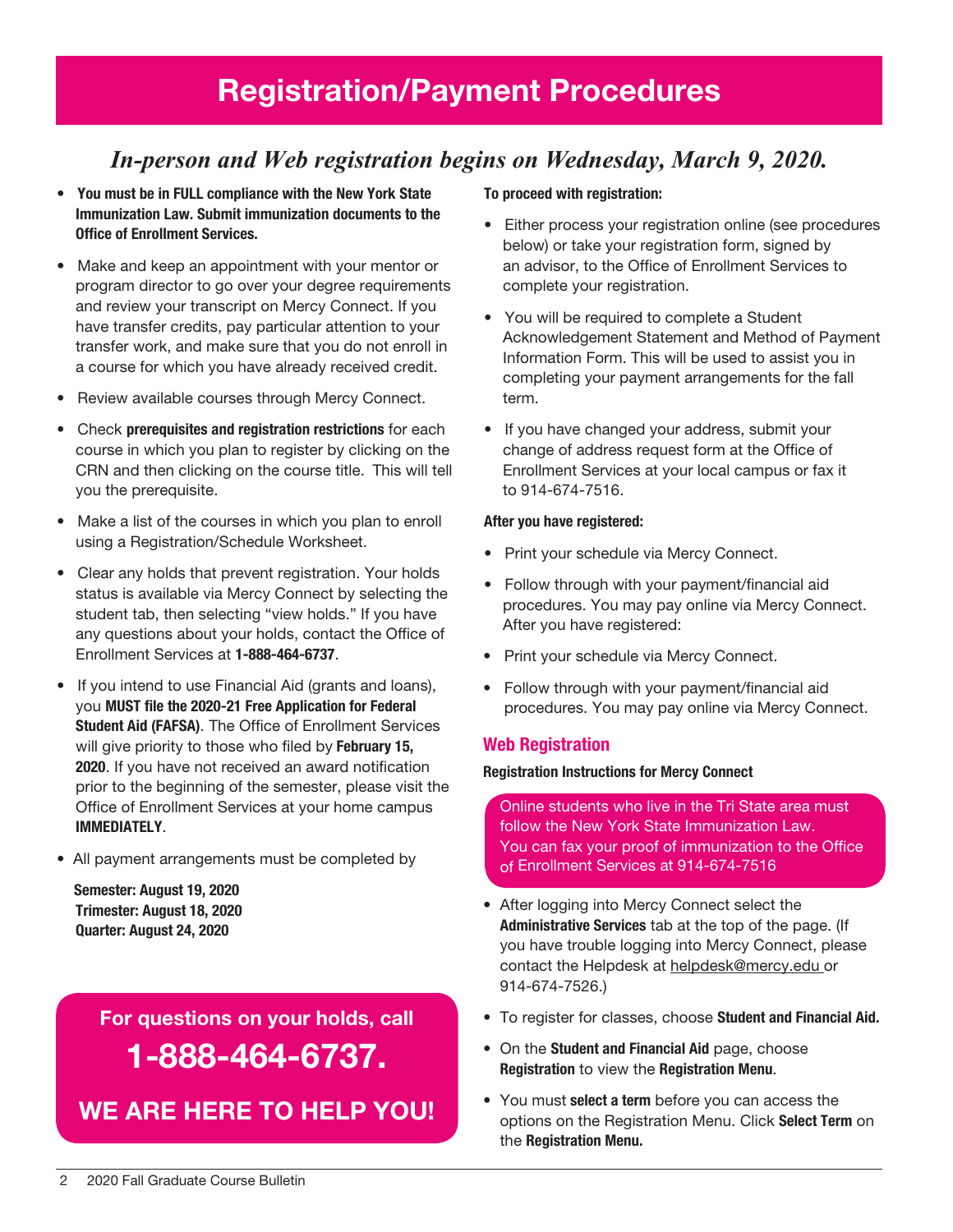- Fall 2020 Trimester (OT & PT)
- Fall 2020 Quarter (Accounting, Health Service Mgmt., Human Resources, Internet Business, MBA)
- Fall 2020 Semester for all other programs

Highlight the term, and click the Submit Term button. This will return you to the Registration Menu.

- The first time you select add or drop classes for a term you will be required to complete a Student Acknowledgement Statement and Method of Payment Information Form. This information will be used to assist you in completing your payment arrangements for the spring term.
- If you want to search for classes, click the Class Search button at the bottom of the page. This brings you to the Look Up Classes page. On this page, you can search for classes using specific criteria. You must select the subject name and any other criteria you wish to specify (course number, campus, etc.) however only the subject name is required. After selecting the criteria, click Class Search.
- On the Look Up Classes page, a listing of classes fitting the criteria you specified will appear. Class information, such as dates, days, time, campus, and seats available will appear for each class listing. If you wish to register for a class, check the box in front of the CRN and click Register. If there is a C in the box, the class is closed. If there is an X in the box it has been cancelled. If you are on hold you will not be able to check any boxes.
- If you do not have to look up classes because you already know the Course Reference Number (CRN) choose Add or Drop Classes from the Registration Menu. Then enter the CRNs in the boxes (one CRN per box). After entering the CRNs click the Submit Changes button. (If you receive an error message on the Add/Drop Classes page, check your schedule of

classes or contact your advisor.)

- To Drop a Class In the second column, 'Action' there is a window with a down arrow. Click on the arrow and a message should appear indicating 'Web Drop'. Click this and then at the bottom of the form click on 'Submit Changes'. If the message (web drop) does not appear in the window the period for dropping through the web is over and you should contact your advisor. Please see Withdrawals and Refunds.
- You can view your schedule by clicking **Detail** Schedule on the Registration Menu. To get to the Registration Menu, click the menu icon on the toolbar located in the top right corner of the page. If you want to print your class schedule, click the printer icon on your web browser's toolbar.

Before you logout, click on Account Summary from the Student Account menu under Student and Financial Aid. Make sure you have made the necessary arrangements to cover your tuition using grants, loans, payment plan, etc.

### We are here to help you:

Graduate Advising: contact your mentor or program director

Registration Holds: Student Services Support Center at 1-888-464-6737

Financial Aid: Student Services Support Center at 1-888-464-6737

Graduate Academic holds: contact your School Dean

Computer helpdesk: helpdesk@mercy.edu or 914-674-7526

| Subject, Course #, Title | <b>CRN Number</b> | <b>Credit</b> | <b>Day</b> | <b>Time</b> |
|--------------------------|-------------------|---------------|------------|-------------|
|                          |                   |               |            |             |
|                          |                   |               |            |             |
|                          |                   |               |            |             |
|                          |                   |               |            |             |
|                          |                   |               |            |             |
|                          |                   |               |            |             |
|                          |                   |               |            |             |
|                          |                   |               |            |             |

#### Registration/Schedule Worksheet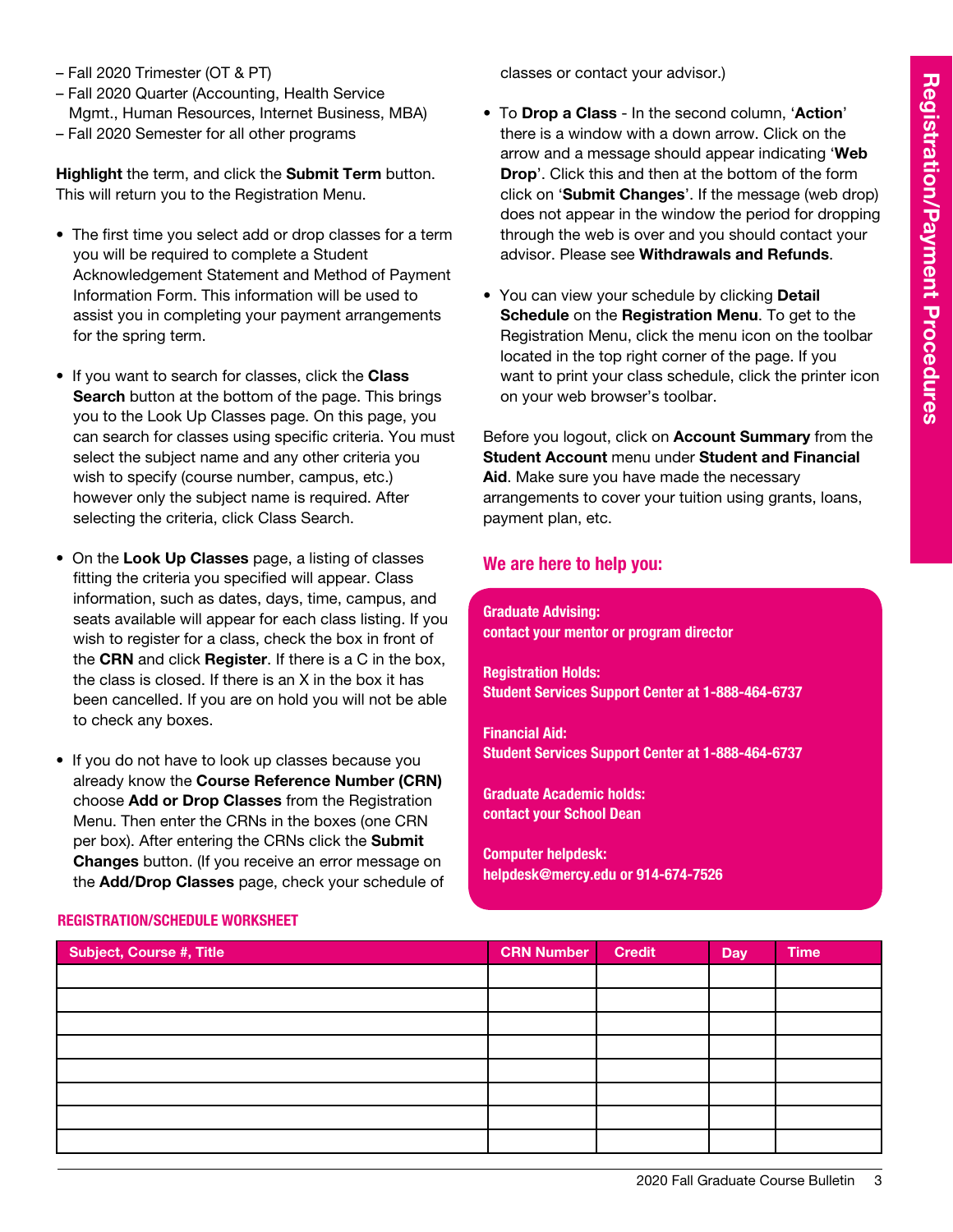# Mercy Connect Guide for Payment and Financial Aid



# ...your gateway to the **Mercy College community**

## OBTAINING YOUR MERCY COLLEGE CONNECT ACCOUNT

- 1. Navigate to http://connect.mercy.edu
- 2. Click on "Get your Username and Password" on the left
- **3.** Enter the required information, and click SUBMIT.
- 4. This will provide you with your Username and PIN number for Mercy Connect and Blackboard, the College's online course system

## ACCESSING YOUR STUDENT ACCOUNT

- 1. Go to http://connect.mercy.edu
- 2. Click on "Get your Username and Password" on the left
- **3.** Click on the Academic Services tab at the right side of the page
- 4. Select Administrative Services
- 5. Select Student & Financial Aid
- 6. Click on "Student Account"
- 7. Select Term to review current charges and financial aid package

## Mercy College homepage to obtain entrance/exit counseling:

- 1. Go to Mercy College Homepage at www.mercy.edu
- 2. Go to Admissions
- 3. Go to Financial Aid, How to apply link on the right side of the page. Go to Forms and **Documentation**
- $\frac{4}{1}$  All the way to Bottom of Page are Links (URL'S) for Entrance and Exit Interviews

# Cancellation and Schedule Change Policy

The College reserves the right to revise, change schedule or cancel any course whenever considered necessary or desirable. Course cancellation information is posted in Mercy Connect. Students are also notified via Mercy Connect e-mail.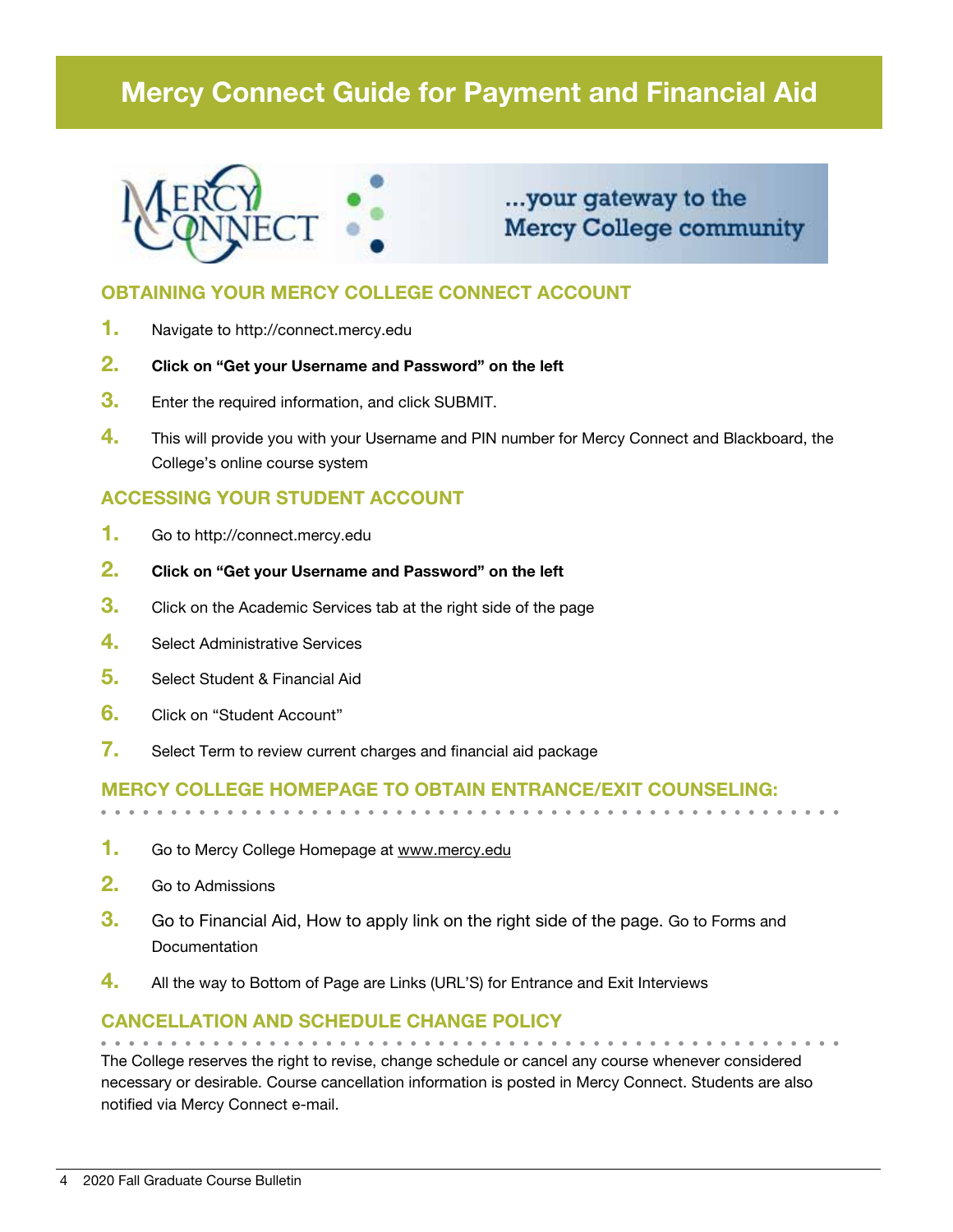# Fall 2020 Graduate Academic Calendar

All terms follow the schedule for observed Federal holidays, as outlined in the term A schedule.

#### TERM A (15 Week Semester) Wednesday, September 9 – Wednesday, December 23

*Communication Disorders, Counseling, Education, English Literature, Cybersecurity, Marriage and Family Therapy, Mental Health Counseling, Nursing, Physician Assistant, Psychology, Educational Leadership, School Psychology*

| Labor Day: College Holiday                                        |
|-------------------------------------------------------------------|
| Fall Term A Begins                                                |
| Last Day for Registration and Changes of Program                  |
| <b>Faculty Convocation</b>                                        |
| Faculty Seminar Day: Only Classes Beginning at or After 4 PM Meet |
| Last Day for Course Withdrawal with a "W"                         |
| Thanksgiving Recess Begins: No Classes Beginning After 4 PM       |
| <b>Classes Resume</b>                                             |
| Fall Term A ends                                                  |
|                                                                   |

#### TERM R (15 Week Trimester) Tuesday, September 8 – Sunday, December 20

*Occupational Therapy, Physical Therapy*

| Tuesday, September 8   | Fall Term R Begins                                                |
|------------------------|-------------------------------------------------------------------|
| Monday, September 14   | Last Day for Registration and Change of Program                   |
| Wednesday, October 14  | Faculty Seminar Day: Only Classes Beginning at or After 4 PM Meet |
| Thursday, November 5   | Last Day for Course Withdrawal with a "W"                         |
| Wednesday, November 25 | Thanksgiving Recess Begins: No Classes Beginning After 4 PM       |
| Monday, November 30    | <b>Classes Resume</b>                                             |
| Sunday, December 20    | <b>Fall Term R Ends</b>                                           |

#### TERM Q (10 Week Quarters)

*Business Administration, Human Resource Management, Public Accounting, Health Services Management, Organizational Leadership*

| <b>Fall Quarter</b>   | Monday, September 14 – Sunday, November 22<br>Monday, September 14<br>Saturday, September 19<br>Wednesday, October 14<br>Saturday, October 17<br>Sunday, November 22 | <b>Fall Quarter Term Begins</b><br>Last Day for Registration and Change of Program<br>Faculty Seminar Day: Only Classes Beginning at or After 4 PM Meet<br>Last Day for Course Withdrawal with a "W"<br><b>Fall Quarter Term Ends</b> |  |  |
|-----------------------|----------------------------------------------------------------------------------------------------------------------------------------------------------------------|---------------------------------------------------------------------------------------------------------------------------------------------------------------------------------------------------------------------------------------|--|--|
| <b>Winter Quarter</b> | Monday, November 30 – Sunday, February 14, 2021                                                                                                                      |                                                                                                                                                                                                                                       |  |  |
|                       | Monday, November 30                                                                                                                                                  | <b>Winter Quarter Term Begins</b>                                                                                                                                                                                                     |  |  |
|                       | Saturday, December 5                                                                                                                                                 | Last Day for Registration and Change of Program                                                                                                                                                                                       |  |  |
|                       | Saturday, January 9                                                                                                                                                  | Last Day for Course Withdrawal with a "W"                                                                                                                                                                                             |  |  |
|                       | Thursday, December 24                                                                                                                                                | <b>Winter Break Begins</b>                                                                                                                                                                                                            |  |  |
|                       | Thursday, January 4                                                                                                                                                  | <b>Classes Resume</b>                                                                                                                                                                                                                 |  |  |
|                       | Monday, January 18                                                                                                                                                   | Martin Luther King Jr. Day: College Holiday                                                                                                                                                                                           |  |  |
|                       | Wednesday, February 14                                                                                                                                               | <b>Winter Quarter Term Ends</b>                                                                                                                                                                                                       |  |  |

#### TERMS V & X – (6 Saturdays) Saturday, September 19 – Saturday, December 12

*Education*

V 9/26; 10/10; 10/24; 11/7; 11/21; 12/12

X 10/3; 10/17; 10/31; 11/14; 12/5; 12/19

\*See refund table on page 8 for financial liability.

THE COLLEGE RESERVES THE RIGHT TO EXTEND ANY TERM IN THE EVENT OF CLASS CANCELLATIONS DUE TO WEATHER AND/OR OTHER EMERGENCY.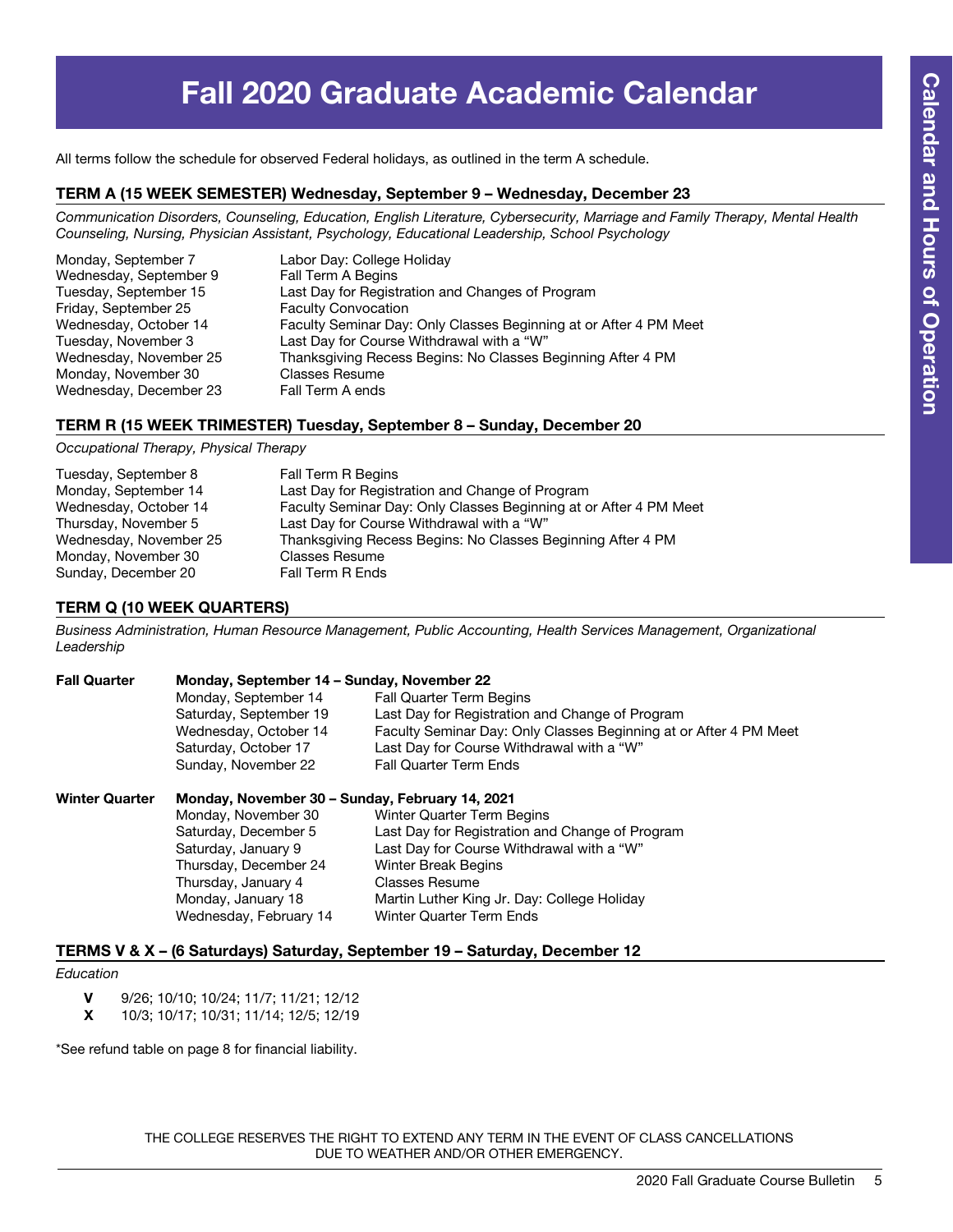| <b>HOURS OF OPERATION</b> |                       |                         |                            |  |
|---------------------------|-----------------------|-------------------------|----------------------------|--|
|                           | <b>Admissions</b>     | <b>PACT</b>             | <b>Enrollment Services</b> |  |
| <b>Dobbs Ferry</b>        |                       |                         |                            |  |
| Monday                    | $9:00$ am - $7:00$ pm | 8:30 am - 7:00 pm       | 9:00 am - 7:00 pm          |  |
| Tuesday                   | $9:00$ am - $7:00$ pm | 8:30 am - 7:00 pm       | 9:00 am - 7:00 pm          |  |
| Wednesday                 | $9:00$ am - 7:00 pm   | 8:30 am - 7:00 pm       | 9:00 am - 7:00 pm          |  |
| Thursday                  | 9:00 am - 7:00 pm     | 8:30 am - 7:00 pm       | 9:00 am - 7:00 pm          |  |
| Friday                    | 9:00 am - 5:00 pm     | 9:00 am - 5:00 pm       | 9:00 am - 5:00 pm          |  |
| Saturday                  | $9:00$ am - 2:00 pm   | 9:00 am - 2:00 pm       | 9:00 am - 2:00 pm*         |  |
| <b>Bronx</b>              |                       |                         |                            |  |
| Monday                    | $9:00$ am - 7:00 pm   | 9:00 am - 7:00 pm       | $9:00$ am - 7:00 pm        |  |
| Tuesday                   | $9:00$ am - 7:00 pm   | 9:00 am - 7:00 pm       | $9:00$ am - 7:00 pm        |  |
| Wednesday                 | $9:00$ am - $7:00$ pm | 9:00 am - 7:00 pm       | 9:00 am - 7:00 pm          |  |
| Thursday                  | $9:00$ am - 7:00 pm   | 9:00 am - 7:00 pm       | 9:00 am - 7:00 pm          |  |
| Friday                    | $9:00$ am - $5:00$ pm | 9:00 am - 5:00 pm       | 9:00 am - 5:00 pm          |  |
| Saturday                  | 9:00 am - 2:00 pm     | 9:00 am - 2:00 pm       | 9:00 am - 2:00 pm*         |  |
| <b>Manhattan</b>          |                       |                         |                            |  |
| Monday                    | $9:00$ am - 7:00 pm   | 9:00 am - 7:00 pm       | 9:00 am - 7:00 pm          |  |
| Tuesday                   | $9:00$ am - 7:00 pm   | 9:00 am - 7:00 pm       | $9:00$ am - 7:00 pm        |  |
| Wednesday                 | $9:00$ am - 7:00 pm   | $9:00$ am - $7:00$ pm   | $9:00$ am - 7:00 pm        |  |
| Thursday                  | $9:00$ am - 7:00 pm   | $9:00$ am - 7:00 pm     | $9:00$ am - 7:00 pm        |  |
| Friday                    | $9:00$ am - 5:00 pm   | $9:00$ am - 5:00 pm     | 9:00 am - 5:00 pm          |  |
| Saturday                  | 9:00 am - 2:00 pm     | 9:00 am - 2:00 pm       | $9:00$ am - 2:00 pm*       |  |
| Yorktown                  |                       |                         |                            |  |
| Monday                    | 9:00 am - 7:00 pm     |                         | 9:00 am - 7:00 pm          |  |
| Tuesday                   | 9:00 am - 7:00 pm     | SEE ENROLLMENT SERVICES | 9:00 am - 7:00 pm          |  |
| Wednesday                 | $9:00$ am - 7:00 pm   | <b>HOURS</b>            | $9:00$ am - 7:00 pm        |  |
| Thursday                  | 9:00 am - 7:00 pm     |                         | 9:00 am - 7:00 pm          |  |
| Friday                    | 9:00 am - 5:00 pm     |                         | 9:00 am - 5:00 pm          |  |
| Saturday                  | $9:00$ am - 2:00 pm   |                         | 9:00 am - 2:00 pm*         |  |
|                           |                       |                         |                            |  |

# \*Please note: The offices are open the 2<sup>nd</sup> and 4<sup>th</sup> Saturday of the month.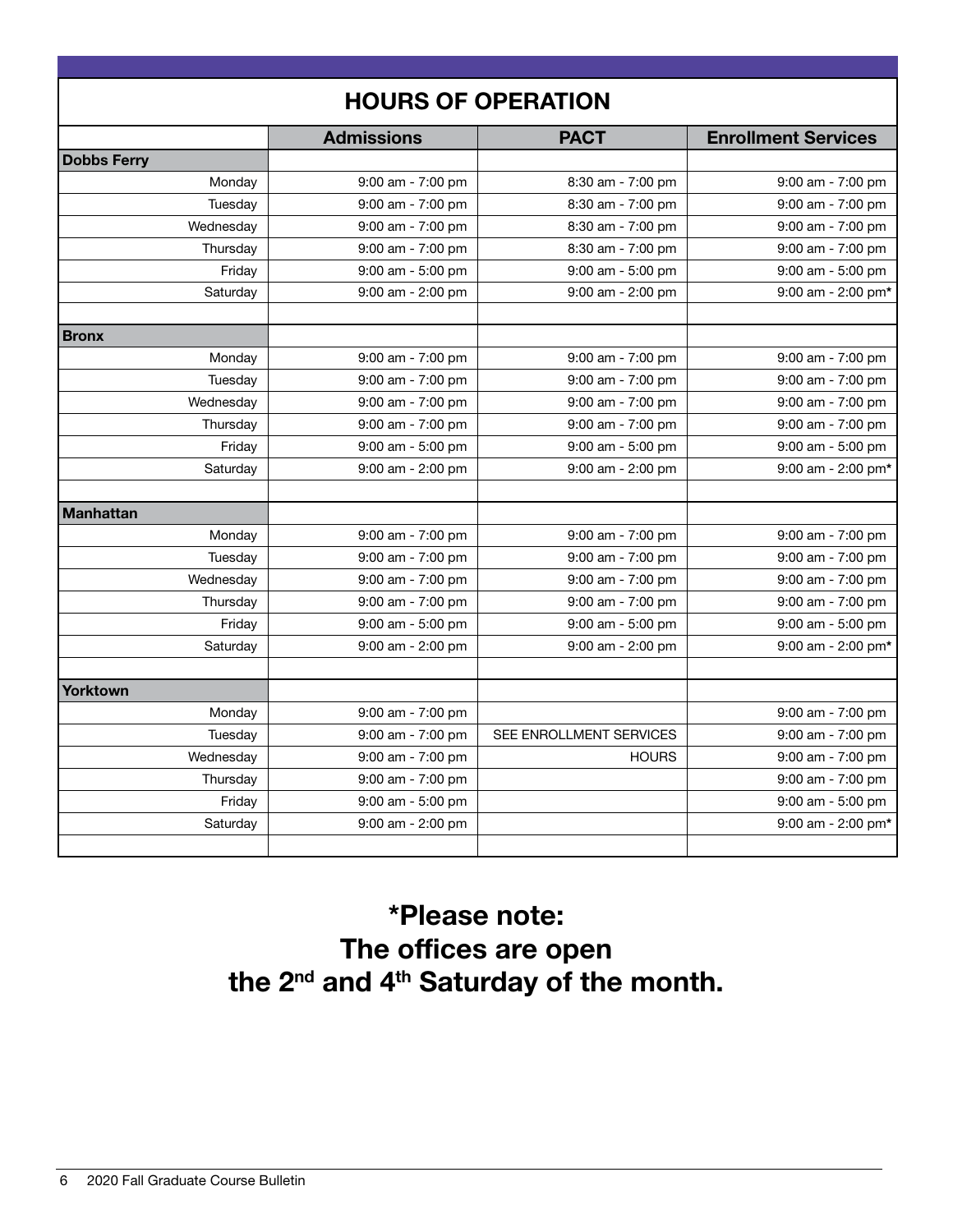# General Information

## Non-Degree Seeking Students

Non-Degree Seeking Students (Non-Matriculating) Students who wish to enroll in courses for college credit on a non-matriculating (non-degree) basis may register for those courses without making a formal application for admission to Mercy College. However, all nonmatriculating students must meet with an admissions counselor to complete a non-degree form and to have the desired courses approved.

Non-matriculated students are not eligible for Federal, State or Institutional Financial Aid. For payment options or assistance with financial aid requirements, an appointment with a Enrollment Services Staff member is recommended. You are welcome to the Office of Enrollment Services at any of our four campus locations or may phone the Office of Admissions to become a matriculated student at 877-MERCY-GO.

## Financial Assistance

. . . . . . . . . . . . . . .

The Office of Student Services communicates with students both via Mercy Connect and via US Mail. Requests for required documentation and financial aid award package notifications are sent as both a targeted email message, and via US Mail. To expedite processes, students are encouraged to login to Mercy Connect weekly to check for these messages. Directions for using Mercy Connect are available in the Mercy Connect Section of this bulletin. Additionally, you are welcome to visit one of our campus Office of Enrollment Services if you need personalized assistance. Finally, you may also contact us by telephone:

| <b>Athletic Scholarships</b>           | <u>914-674-7566 [</u> |                |
|----------------------------------------|-----------------------|----------------|
| Academic Scholarships 888-464-6737     |                       |                |
| <b>Account or Financial Aid status</b> |                       | 1-888-464-6737 |

## Withdrawals and Refunds

. . . . . . . . . . . . . . . . . .

Students wishing to withdraw from courses for which they have registered MUST file an official withdrawal. Ceasing to attend classes does not constitute an official withdrawal. If you do not officially withdraw it will result in the issuance of a grade of "FW" which will be calculated into the student's GPA as an "F" and may result in dismissal. In addition this status will be reported to the Office of Enrollment Services and may result in a reevaluation and possibly a reduction of financial aid funds. Notification to the instructor or to any other office does not constitute an official withdrawal. An official withdrawal may be processed in person at any Enrollment Services Office, or via Mercy Connect.

Withdrawal from class(es) does not necessarily entitle a student to a refund of tuition and fees paid, or to a reversal of tuition charged. Refunds will be made in accordance with the refund schedule. The date of withdrawal will be the date the official withdrawal form is entered into the computer, not the last date of class attendance. Students who receive financial aid should contact a Enrollment Services counselor.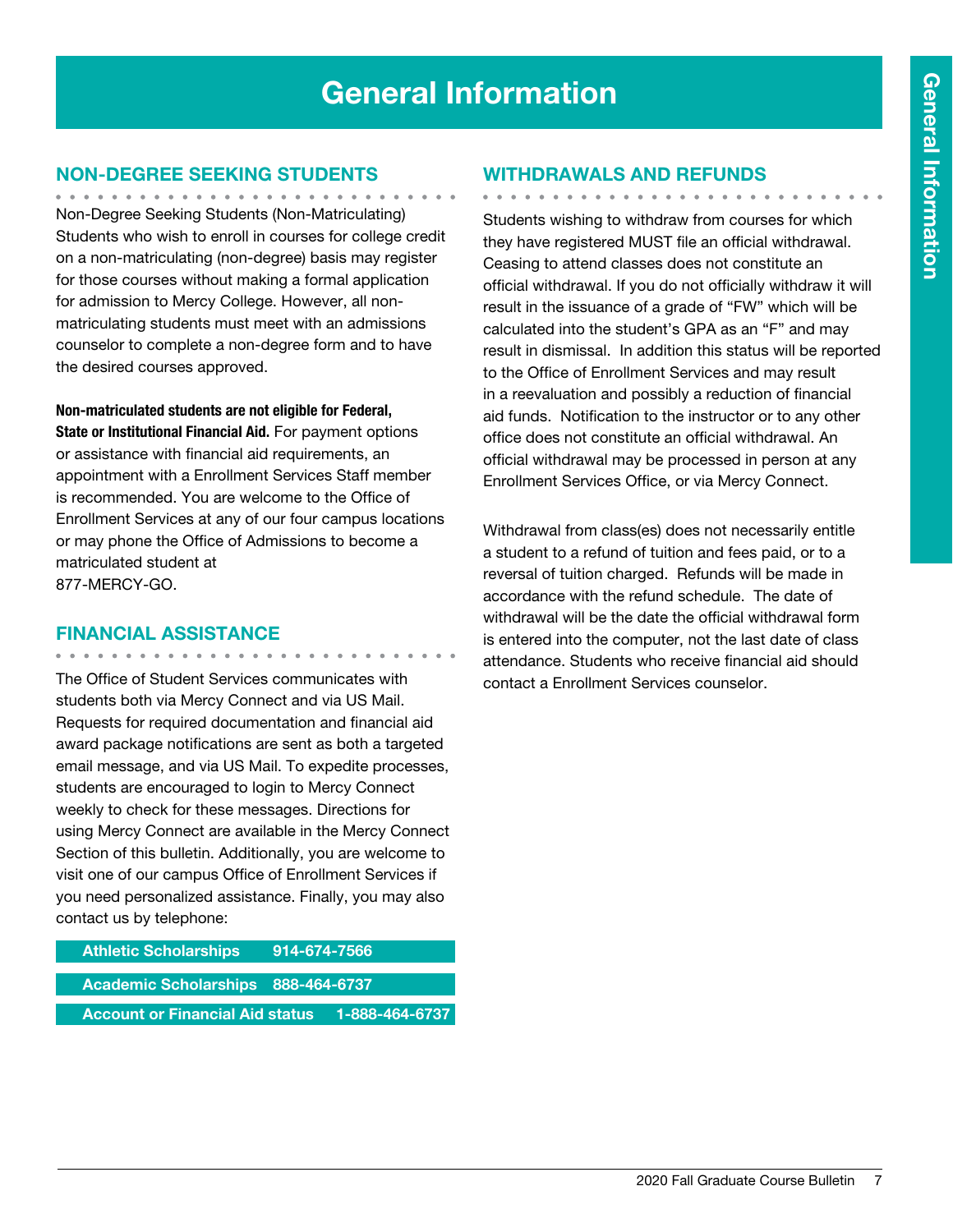# Refund Schedule with Official Withdrawal

(Dates indicate the last day on which the official withdrawal may be processed)

#### GRADUATE PROGRAMS

 $\begin{array}{cccccccccccccc} a & a & b & c & a & b & a & b & a & b \end{array}$ 

|                           | 100%   | 80%           | 50%    | 0%            |
|---------------------------|--------|---------------|--------|---------------|
| <b>TERM A</b>             | Sep 15 | Sep 22        | Sep 29 | Sep 30        |
| <b>TFRM B</b>             | Sep 15 | Sep 22        |        | Sep 23        |
| TERM C                    | Nov 10 | <b>Nov 17</b> |        | <b>Nov 18</b> |
| <b>TERM R</b>             | Sep 14 | Sep 21        |        | Sep 22        |
| TERM Q                    | Sep 19 | Sep 26        |        | Sep 27        |
| <b>TERM Q</b><br>(Winter) | Dec 05 | Dec 12        |        | Dec 13        |
| <b>TFRM V</b>             | Sep 26 |               |        | Sep 27        |
| <b>TERM X</b>             | Oct 03 |               |        | Oct 04        |
|                           |        |               |        |               |

Students that withdraw during any part of the refund period and have deferred payment via third party (whether financial aid, employer, etc) arrangements will be responsible for all tuition and related fees regardless if eligibility of such arrangements for disbursement and/or payment have been established prior to withdrawal.

Credit granted for tuition charged to American Express, Discover, MasterCard or VISA will be credited to the student's Mercy College account.

Refunds will be granted only for credit that appears on the student's account. The processing of refunds from loans, financial aid award, or other third party reimbursement cannot begin prior to the time the College certifies eligibility and/or receives and posts the funds to the student's account. Refund checks are made payable to the student and mailed to the student's home address.

Refunds resulting from a Parent Plus Loan will be made payable to the parent and mail to the parent's address on record.

# Payment Policy and Procedures for all Students

<u>. . . . . . . . . . . . . . . </u>

To best serve your financial needs as a student at Mercy College, it is important to familiarize yourself with the College's payment policy. The following is a brief summary of those policies, for further information please refer to our web site or call 1-888-464-6737.

Acceptable payment arrangements must be made three weeks before the first day of each term. Acceptable payment arrangements include payment in full or approved financial aid and a payment plan covering the balance in full. Students who have not made satisfactory payment arrangements will incur monthly late fees, and will have registration/transcript holds placed on their accounts. Prior balances must be paid in full.

## Acceptable Payment Arrangements include:

- Checks and credit cards (American Express, Discover, MasterCard, VISA)
- Official Scholarship Notification
- Company Reimbursement Written authorization on company letterhead, signed by a supervisor, specifying that payment will be made directly to Mercy College
- Employee Reimbursement Tuition Reimbursement Agreement must be signed
- Approved Financial Aid grants and loans
- Payment Plan Agreements Interest-Free Monthly Payment Option Plan
- Tuition Management Systems apply at: mercy.afford.com or 1-800-722-4867
- Mercy College Payment Plan apply at: mercy.afford.com
- *Note: Students eligible for the maximum amount of financial aid and grants are still responsible for the difference between tuition and fee charges and full grant eligibility.*

*A payment plan or supplemental private loan may be required to cover the balance due.*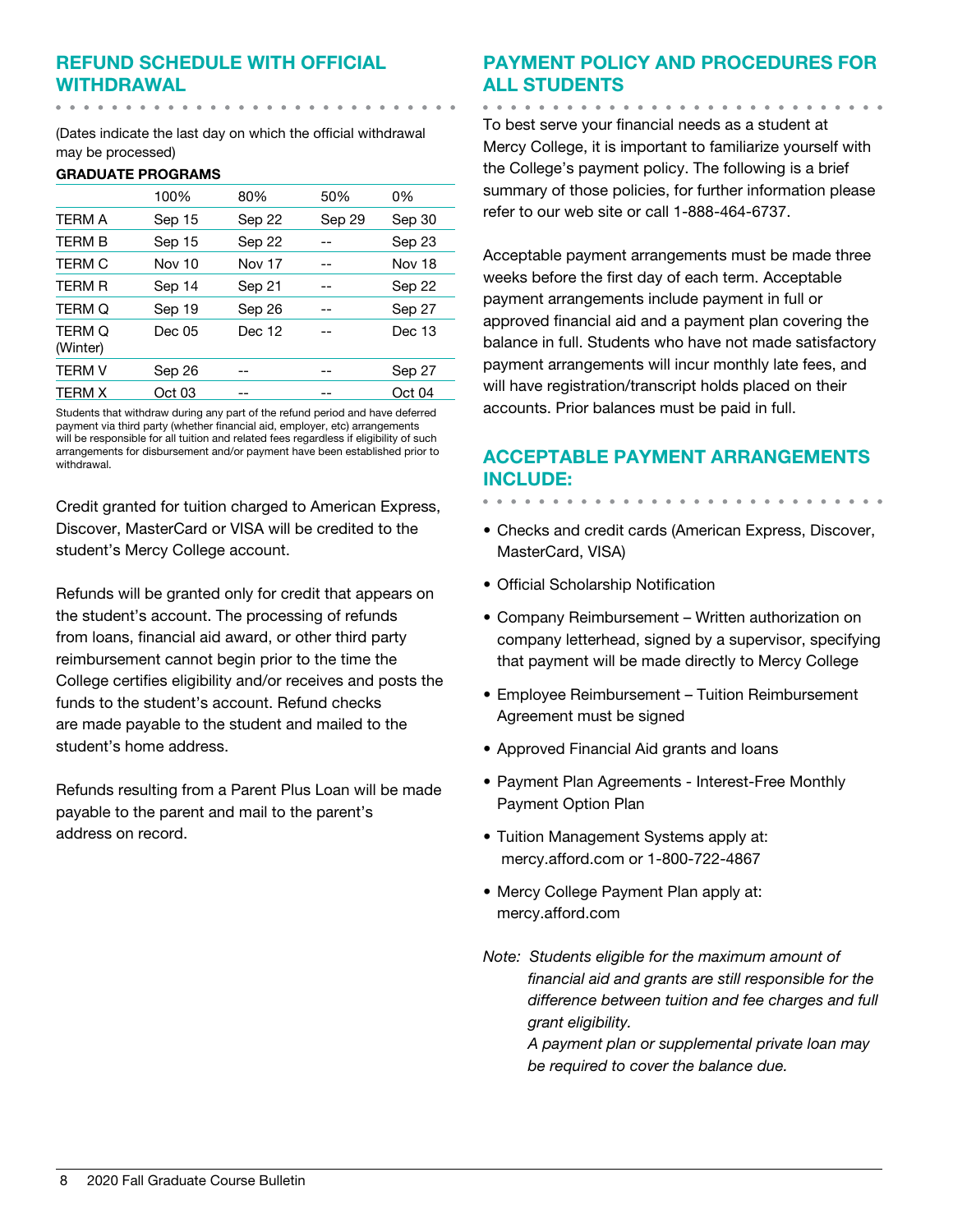# Tuition and Fees for Summer 2020 - Fall 2020 - Spring 2021

| <b>Undergraduate Tuition</b>                                         | Full time (12 credits or more)<br>Part time (less than 12 credits)                                                                                                                                                                                                                                                                                                                                                                                                                                                                                                                                                                                                    | \$                                                                                                     | \$9,789.00<br>823.00                                                                                                                                                                                                                       | per term<br>per credit                                                                                                                                                                                                                                                                                                                                                   |
|----------------------------------------------------------------------|-----------------------------------------------------------------------------------------------------------------------------------------------------------------------------------------------------------------------------------------------------------------------------------------------------------------------------------------------------------------------------------------------------------------------------------------------------------------------------------------------------------------------------------------------------------------------------------------------------------------------------------------------------------------------|--------------------------------------------------------------------------------------------------------|--------------------------------------------------------------------------------------------------------------------------------------------------------------------------------------------------------------------------------------------|--------------------------------------------------------------------------------------------------------------------------------------------------------------------------------------------------------------------------------------------------------------------------------------------------------------------------------------------------------------------------|
| <b>Undergraduate Registration Fee</b>                                | 12 credits or more<br>Less than 12 credits                                                                                                                                                                                                                                                                                                                                                                                                                                                                                                                                                                                                                            | \$<br>\$                                                                                               | 400.00<br>200.00                                                                                                                                                                                                                           | per term<br>per term                                                                                                                                                                                                                                                                                                                                                     |
| <b>Undergraduate Program Fees</b><br>(Fall and Spring Terms Only)    | Business Honors Program: One-time fee<br>Computer Arts & Technology: greater than 6 credits<br>Computer Arts & Technology: 6 credits or less<br><b>Computer Science</b><br>Cybersecurity<br><b>Information Systems</b><br>Media Studies: greater than 6 credits<br>Media Studies: 6 credits or less<br>Music Industry & Technology: greater than 6 credits<br>Music Industry & Technology: 6 credits or less<br>Nursing Program: 1st year students<br>Nursing Program: 2nd year students<br>Nursing Program: 3rd year students<br>Nursing Program: 4th year students                                                                                                  | \$\$\$\$\$<br>\$<br>\$<br>\$<br>\$<br>\$<br>\$<br>\$                                                   | 300.00<br>800.00<br>400.00<br>75.00<br>75.00<br>75.00<br>150.00<br>75.00<br>700.00<br>350.00<br>800.00<br>1,500.00<br>1,500.00<br>1,500.00                                                                                                 | 1st term<br>per term<br>per term<br>per term<br>per term<br>per term<br>per term<br>per term<br>per term<br>per term<br>per term<br>per term<br>per term<br>per term                                                                                                                                                                                                     |
| <b>Fully Online RN to BSN Program</b>                                | RN to BSN Program<br>Clinical Lab Science: 4th year students<br>Tuition per credit                                                                                                                                                                                                                                                                                                                                                                                                                                                                                                                                                                                    | \$<br>\$<br>\$                                                                                         | 62.50<br>300.00<br>452.00                                                                                                                                                                                                                  | per term<br>per term<br>per credit                                                                                                                                                                                                                                                                                                                                       |
|                                                                      | Registration Fee - 12 credits or more<br>Registration Fee - Less than 12 credits<br>RN to BSN Program                                                                                                                                                                                                                                                                                                                                                                                                                                                                                                                                                                 | \$<br>\$                                                                                               | 400.00<br>200.00<br>62.50                                                                                                                                                                                                                  | per term<br>per term<br>per term                                                                                                                                                                                                                                                                                                                                         |
| <b>ASDBS - 2nd Degree Nursing</b><br>(Fall, Spring and Summer Terms) | Nursing - 2nd Degree ASDBS                                                                                                                                                                                                                                                                                                                                                                                                                                                                                                                                                                                                                                            |                                                                                                        | \$1,500.00                                                                                                                                                                                                                                 | per term                                                                                                                                                                                                                                                                                                                                                                 |
| <b>Graduate Tuition</b>                                              | <b>Business Administration</b><br><b>Business Analytics</b><br><b>Communication Disorders</b><br><b>Computer Science</b><br>Counseling<br>Cybersecurity<br>Education<br>English Literature<br><b>Family Nurse Practitioner</b><br>Health Services Management<br>Human Resource Management<br>Marriage & Family Therapy<br>Mental Health Counseling<br>Nursing<br>Occupational Therapy<br>Organizational Leadership<br><b>Physical Therapy</b><br>Physician Assistant Studies<br>Psychology<br><b>Public Accounting</b><br><b>Public Administration</b><br>School Building Leadership<br><b>School District Leader</b><br>School Psychology<br>Web Strategy and Design | \$<br>\$<br>\$<br>\$<br>\$<br>888888<br>\$<br>\$<br>\$<br>\$<br>\$<br>\$<br>\$<br>\$<br>\$<br>\$<br>\$ | 948.00<br>948.00<br>1,020.00<br>927.00<br>927.00<br>948.00<br>927.00<br>927.00<br>927.00<br>927.00<br>948.00<br>927.00<br>927.00<br>927.00<br>1,020.00<br>948.00<br>1,020.00<br>1,065.00<br>927.00<br>948.00<br>927.00<br>927.00<br>948.00 | per credit<br>per credit<br>per credit<br>per credit<br>per credit<br>per credit<br>per credit<br>per credit<br>per credit<br>per credit<br>per credit<br>per credit<br>per credit<br>per credit<br>per credit<br>per credit<br>per credit<br>per credit<br>per credit<br>per credit<br>per credit<br>per credit<br>927.00 per credit<br>927.00 per credit<br>per credit |
| <b>Graduate Registration Fee</b>                                     | 12 credits or more<br>Less than 12 credits                                                                                                                                                                                                                                                                                                                                                                                                                                                                                                                                                                                                                            | \$<br>\$                                                                                               | 400.00<br>200.00                                                                                                                                                                                                                           | per term<br>per term                                                                                                                                                                                                                                                                                                                                                     |
| <b>Graduate Fees</b>                                                 | <b>Graduate Nursing</b><br>Physician Assistant - 1st year students<br>Physician Assistant - Final program year<br><b>Physical Therapy</b><br>Occupational Therapy - 1st year students<br>Occupational Therapy - 2nd year students<br>Communication Disorders - 1st year students                                                                                                                                                                                                                                                                                                                                                                                      | \$<br>\$<br>\$<br>\$<br>\$<br>\$<br>\$                                                                 | 325.00<br>300.00<br>275.00<br>150.00<br>330.00<br>200.00<br>225.00                                                                                                                                                                         | per term<br>per term<br>per term<br>per term<br>per term<br>per term<br>per term                                                                                                                                                                                                                                                                                         |
| <b>Transcript Fee</b>                                                | <b>Official Transcript</b><br><b>Unofficial Transcript</b>                                                                                                                                                                                                                                                                                                                                                                                                                                                                                                                                                                                                            | \$                                                                                                     | Free<br>5.00                                                                                                                                                                                                                               | per copy                                                                                                                                                                                                                                                                                                                                                                 |
| <b>International Student Fee</b><br><b>Application Fee</b>           | <b>First Time Enrolled Fee</b><br>Undergraduate<br>Graduate<br>Graduate-OT/PT/OM Programs                                                                                                                                                                                                                                                                                                                                                                                                                                                                                                                                                                             | \$<br>\$<br>\$<br>\$                                                                                   | 450.00<br>40.00<br>40.00<br>62.00                                                                                                                                                                                                          | per program                                                                                                                                                                                                                                                                                                                                                              |
| <b>Audit Fee</b>                                                     |                                                                                                                                                                                                                                                                                                                                                                                                                                                                                                                                                                                                                                                                       |                                                                                                        | 50% of tuition                                                                                                                                                                                                                             |                                                                                                                                                                                                                                                                                                                                                                          |
| <b>Late Payment Fee</b>                                              | For each late payment                                                                                                                                                                                                                                                                                                                                                                                                                                                                                                                                                                                                                                                 | \$                                                                                                     | 100.00                                                                                                                                                                                                                                     | each                                                                                                                                                                                                                                                                                                                                                                     |
| <b>Late Registration Fee</b><br><b>Returned Check Fee</b>            |                                                                                                                                                                                                                                                                                                                                                                                                                                                                                                                                                                                                                                                                       | \$<br>\$                                                                                               | 100.00<br>20.00                                                                                                                                                                                                                            | each<br>each                                                                                                                                                                                                                                                                                                                                                             |

#### All fees are non-refundable and subject to change without prior notice.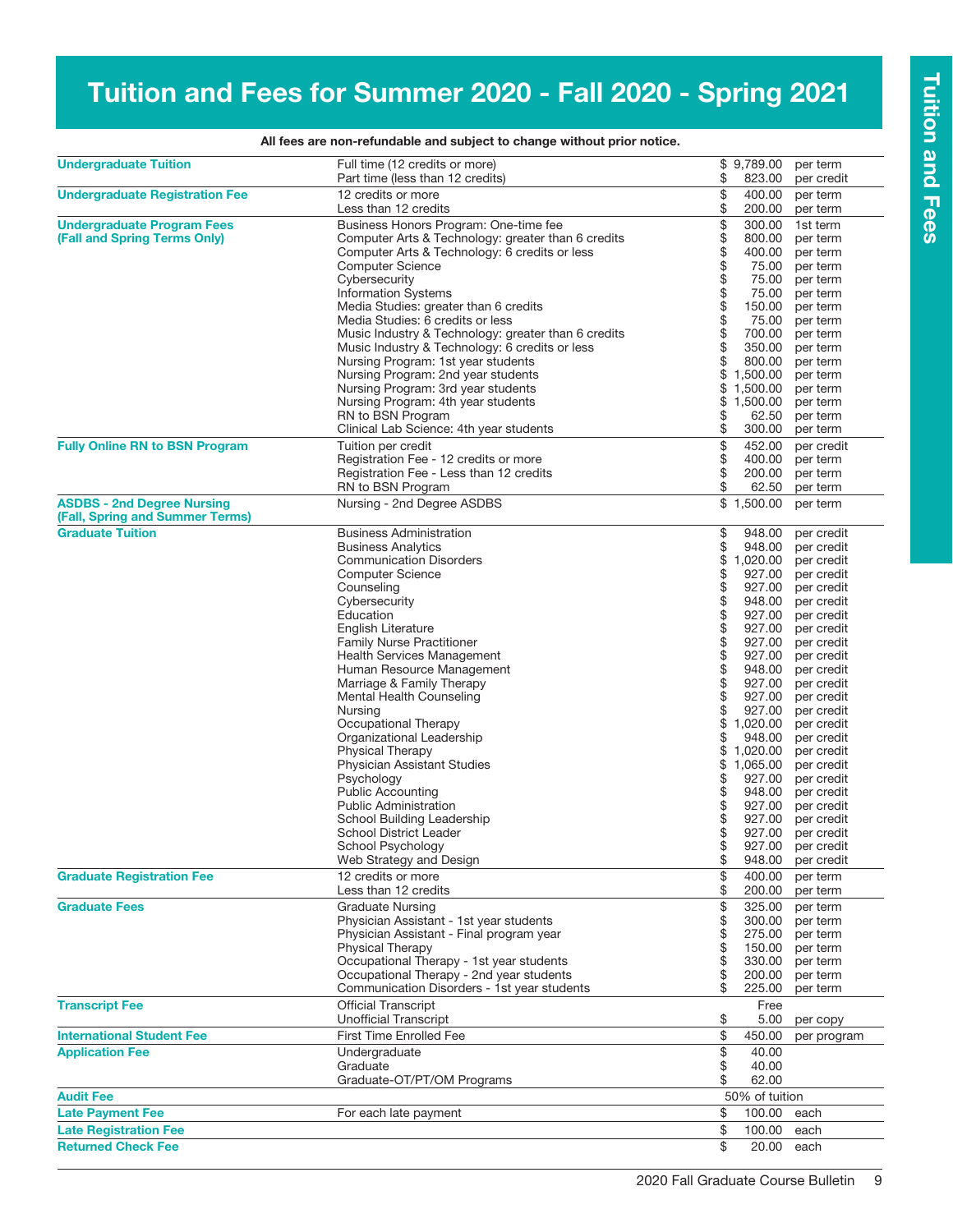# Course Fees for Summer 2020 - Fall 2020 - Spring 2021

|                      | <b>Undergraduate Fees</b>   |                                                                        |                      |
|----------------------|-----------------------------|------------------------------------------------------------------------|----------------------|
|                      | <b>Course</b>               | <b>Title</b>                                                           | Fee                  |
|                      | ACCT 261                    | Computer App for Accountants                                           | \$85.00              |
|                      | <b>BIOL 275</b>             | Cell Biology                                                           | \$150.00             |
|                      | <b>BIOL 370</b>             | <b>Biology Research I</b>                                              | \$150.00             |
|                      | <b>BIOL 355</b>             | Molecular Biology of the Cell                                          | \$150.00             |
|                      | <b>BIOL 360</b>             | Genetics                                                               | \$150.00             |
|                      | <b>BIOL 366</b>             | Developmental Biology                                                  | \$150.00             |
|                      | BIOL 130A                   | Hum Anatomy & Physio I Lab                                             | \$80.00              |
|                      | BIOL 131A                   | Hum Anatomy & Physio II Lab                                            | \$<br>80.00          |
|                      | BIOL 160A                   | General Biology I Lab                                                  | \$<br>80.00          |
|                      | BIOL 161A                   | General Biology II Lab                                                 | \$<br>80.00          |
|                      | <b>BIOL 244</b>             | Microbiome                                                             | \$150.00             |
|                      | <b>BIOL 265A</b>            | Microbiology Lab                                                       | \$150.00             |
|                      | <b>BIOL 252</b>             | Plant Biology                                                          | \$80.00              |
|                      | <b>BIOL 440</b>             | <b>Advanced Research</b>                                               | \$150.00             |
|                      | <b>BIOL 424</b>             | Neurobiology                                                           | \$150.00             |
|                      | <b>BIOL 460</b>             | Capstone Research in Biology                                           | \$150.00             |
|                      | <b>CHEM 354</b>             | Biochemistry                                                           | \$150.00             |
|                      | CHEM 160A                   | General Chemistry I Lab                                                | \$<br>80.00          |
|                      | CHEM 161A                   | General Chemistry II Lab                                               | \$<br>80.00          |
|                      | CHEM 260A                   | Organic Chemistry I Lab                                                | \$<br>80.00          |
|                      | CHEM 261A                   | Organic Chemistry II Lab                                               | 80.00<br>\$          |
|                      | <b>CLSC 410A</b>            | Hematology Lab                                                         | \$<br>80.00          |
|                      | CLSC 415A                   | Diagnostic Microbiology I Lab                                          | \$<br>80.00          |
|                      | <b>CLSC 420A</b>            | Clinical Chemistry I Lab                                               | \$<br>80.00          |
|                      | <b>CLSC 430A</b>            | Immunohematology I Lab                                                 | \$80.00              |
|                      | <b>CMDS 498</b>             | <b>Clinical Process III</b>                                            | \$105.00             |
|                      | <b>EXSC 460</b>             | Exercise Physiology                                                    | \$125.00             |
|                      | <b>EXSC 490</b>             | <b>Exercise Testing and Prescription</b>                               | \$125.00             |
|                      | <b>EXSC 493</b>             | Resources for the Exercise Physiologist                                | \$350.00             |
|                      | HLCS 303A                   | Hum Anatomy w/Cadaver Lab                                              | \$375.00             |
|                      | <b>HLSC 410</b>             | Applied Neurosci/Rehab Prof                                            | \$200.00             |
|                      | <b>LAWS 220</b>             | Art of Legal Reasoning                                                 | \$105.00             |
|                      | LAWS/POLS 361               | <b>Constitutional Law Policy</b>                                       | \$105.00             |
|                      | <b>MATH 115</b>             | Math for Liberal Arts                                                  | \$110.00             |
|                      | <b>MATH 116</b>             | College Algebra                                                        | \$110.00             |
|                      | <b>MGMT 255</b>             | Info Systems for Mgmnt                                                 | \$85.00              |
|                      | <b>NURS 401</b>             | Community Health Nursing                                               | \$130.00             |
|                      | OCTR <sub>209</sub>         | <b>Advanced Clinical Ed</b><br><b>Advanced Clinical Ed</b>             | \$250.00             |
|                      | <b>OCTR 210</b>             | <b>Adulthood and Maturity</b>                                          | \$250.00<br>\$250.00 |
|                      | OCTR 214                    |                                                                        | \$250.00             |
|                      | OCTR 260<br><b>PARA 206</b> | OT Practice Assistant and Child Adol<br>Substantive Law/Document Draft | \$105.00             |
|                      | <b>PARA 300</b>             | Legal Research/Writing II                                              | \$105.00             |
|                      | <b>PARA 302</b>             | Litigation                                                             | \$105.00             |
|                      | <b>PARA 400</b>             | Law Office Management                                                  | \$105.00             |
|                      | <b>PARA 410</b>             | <b>Advanced Seminar Para Studies</b>                                   | \$105.00             |
|                      | <b>PHYS 160</b>             | Physics for Life Science I                                             | \$80.00              |
|                      | <b>PHYS 161</b>             | Physics for Life Science II                                            | \$<br>80.00          |
|                      | <b>VETC 101</b>             | Introduction to Veterinary Science                                     | \$80.00              |
|                      | <b>VETC 256A</b>            | Anatomy of Domestic Animals                                            | \$240.00             |
|                      | <b>VETC 258</b>             | Animal Handling & Restraint                                            | \$180.00             |
|                      | VETC 306A                   | <b>Clinical Laboratory Techniques</b>                                  | \$160.00             |
|                      | VETC 350A                   | <b>Clinical Nursing</b>                                                | \$560.00             |
|                      | <b>VETC 360</b>             | Fundamentals of Animal Research                                        | \$250.00             |
|                      | <b>VETC 496</b>             | Externship II                                                          | \$150.00             |
| <b>Graduate Fees</b> |                             |                                                                        |                      |
|                      | <b>Course</b>               | <b>Title</b>                                                           | Fee                  |
|                      | <b>CNSL 687</b>             | Counseling/Mental Health Counseling                                    | \$240.00             |
|                      | <b>CNSL 655</b>             | Counseling & Applications II                                           | \$150.00             |
|                      | <b>CMDS 620</b>             | Clinical Practicum I                                                   | \$170.00             |
|                      | <b>CMDS 621</b>             | Adv. In House Clinical Pract                                           | \$155.00             |
|                      | <b>CMDS 800</b>             | Pre-clinic Workshop                                                    | \$100.00             |
|                      | <b>NURS 700</b>             | Nurse ED or ADM Practicum                                              | \$130.00             |
|                      | <b>NURS 771</b>             | Nurs Clinical 1                                                        | \$130.00             |
|                      | PHAS 500A                   | Gross Anatomy                                                          | \$ 375.00            |
|                      | <b>PHTR 507</b>             | Gross Anatomy Lab                                                      | \$ 375.00            |
|                      |                             |                                                                        |                      |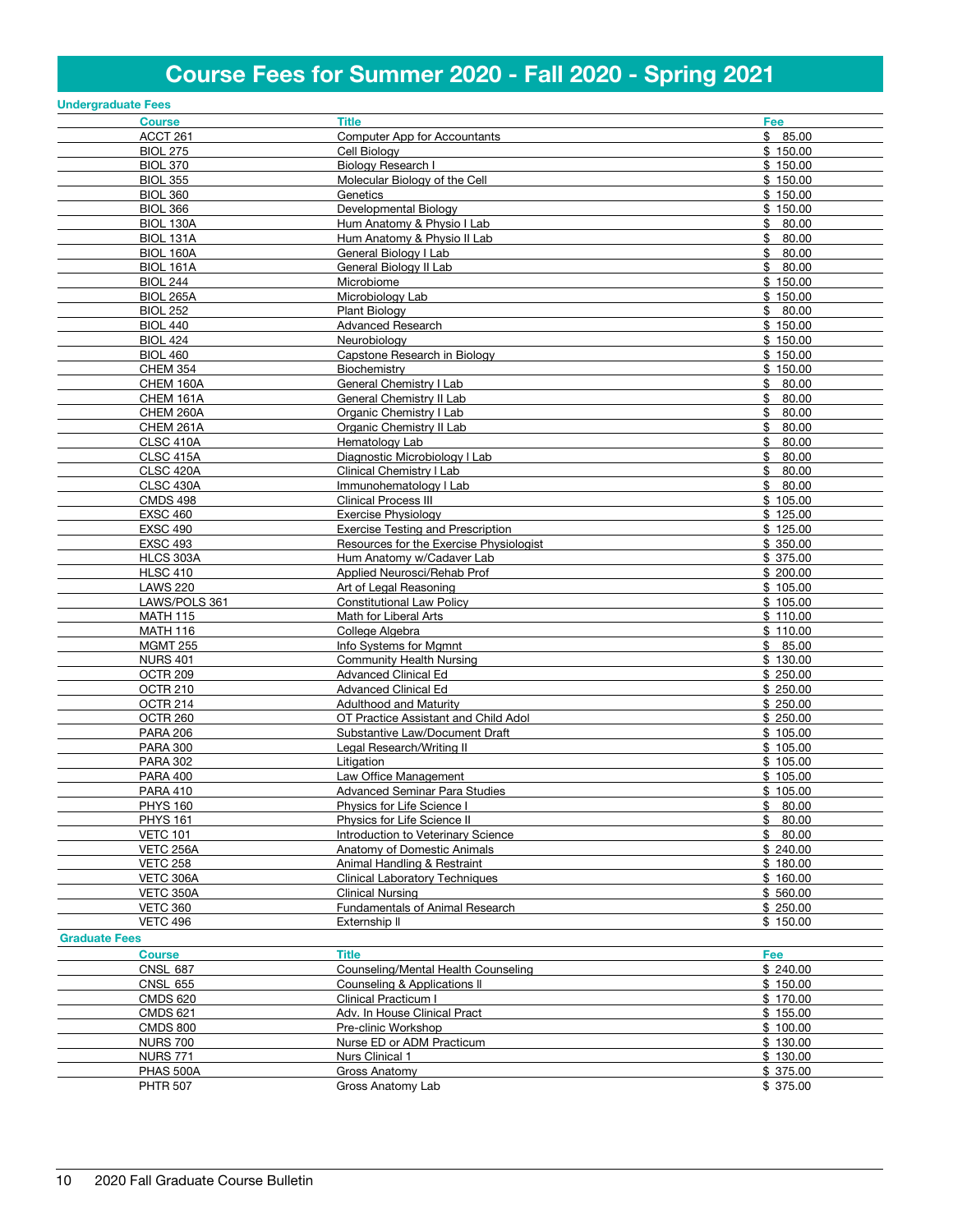All students enrolling for six or more credits must be in full compliance with the New York State Immunization law, and will not be permitted to register for classes without proof of one MMR and submission of a completed meningitis form. The remaining documentation must be submitted within 30 days of the start of the semester. If the documentation is not submitted, the student will not be allowed to continue attending classes and will be dropped from his/her courses without refund (full tuition liability).

There are several ways to comply with the immunization requirements:

## MENINGOCOCCAL MENINGITIS

The New York Public Health Law requires that colleges distribute information about Meningococcal Meningitis disease and vaccination to *all* students registered for six or more credits. Students are required to decide whether or not to be immunized for Meningitis and to submit a form that formally confirms their decision. A copy of the form is provided in this booklet. The completed form should be submitted to the Office of Student Services (it can be faxed to 914-674-7516 or if you prefer, submit the information electronically through Mercy Connect https://www.mercy.edu/vaccine Electronic submission of the meningitis form through Mercy Connect will be accepted as your signature.

#### MEASLES, MUMPS, AND RUBELLA (MMR)

The New York Public Health Law requires that all college students born after December 31, 1956 who are taking six or more credits in a semester provide a certificate documenting immunity to measles, mumps, and rubella (MMR) before their first term of study.

#### Measles: Two doses are required.

1<sup>st</sup> Dose administered after the age of 12 months. 2<sup>nd</sup> Dose administered more than 30 days after the first dose and after the age of 15 months. In the alternative, the student can present medical proof of the disease or laboratory proof of immunity (student must submit a copy of the lab report).

#### Mumps: One Dose

One dose administered after the age of 12 months or laboratory proof of immunity (student must submit a copy of the lab report).

#### Rubella: One Dose

One dose administered after the age of 12 months or laboratory proof of immunity (student must submit a copy of the lab report).

The MMR combined vaccination fulfills the requirement for one dose of measles, one mumps, and one rubella immunization; however, a second measles vaccine, administered at least 30 days after the first dose, is required. Because the combined vaccine was not available in the United States before January 1, 1972, no MMR immunizations administered before that date are acceptable for US students.

For more information about immunization, please contact your doctor or the NYS Department of Health website at www.health.state.ny.us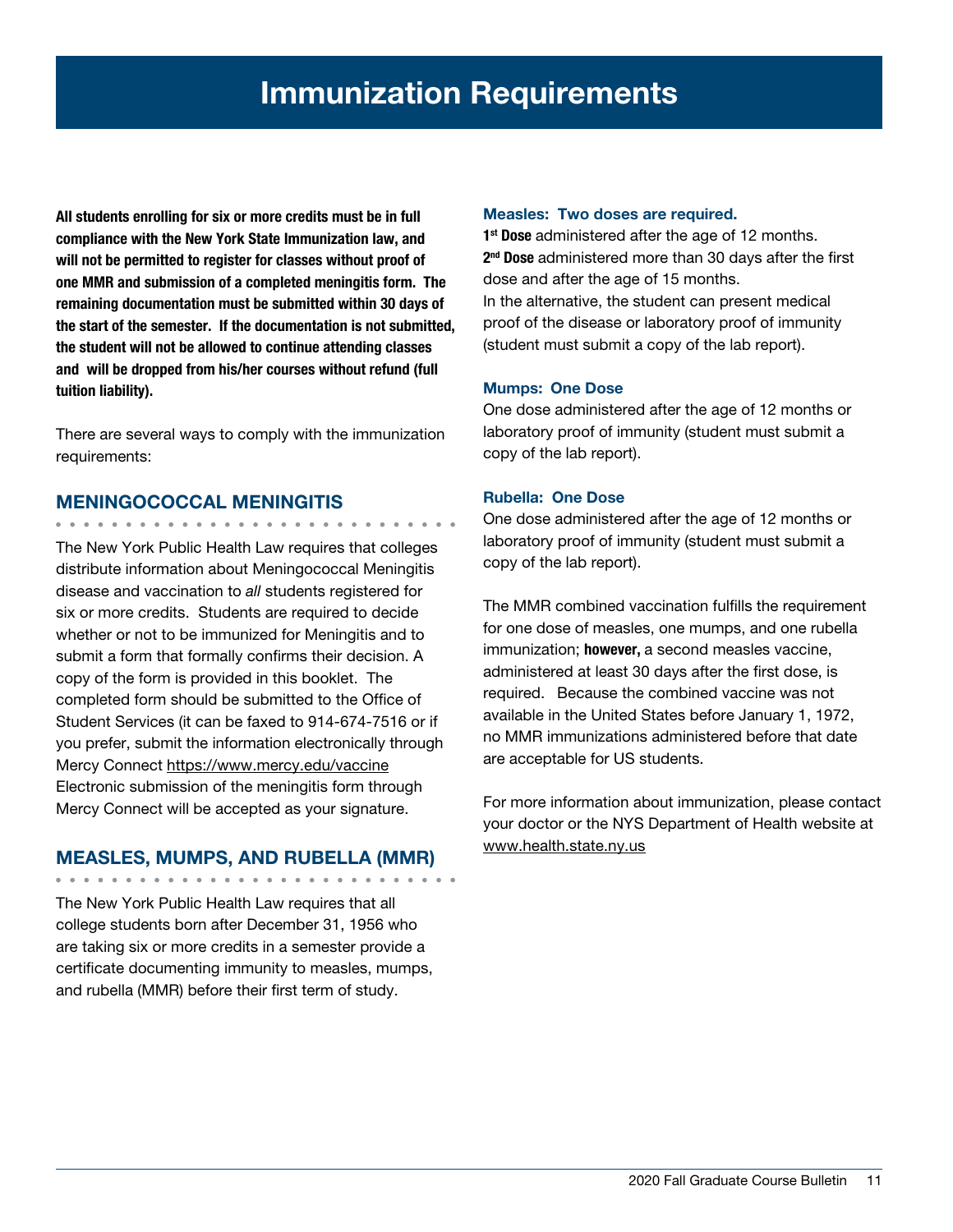# Meningococcal Information

On July 22, 2003, Governor Pataki signed New York State Public Health Law (NYSPHL) 2167 requiring colleges and universities to distribute information about meningococcal disease and vaccination to all students meeting the enrollment criteria, whether they live on or off campus. This law became effective on August 15, 2003.

#### What is meningococcal disease?

Meningococcal disease is a severe bacterial infection of the bloodstream or meninges (a thin lining covering the brain and spinal cord) caused by the meningococcus germ.

#### Who gets meningococcal disease?

Anyone can get meningococcal disease, but it is more common in infants and children. For some adolescents, such as first year college students living in dormitories, there is an increased risk of meningococcal disease. Every year in the United States approximately 2,500 people are infected and 300 die from the disease. Other persons at increased risk include household contacts of a person known to have had this disease, immunocompromised people, and people traveling to parts of the world where meningococcal meningitis is prevalent.

#### How is the meningococcus germ spread?

The meningococcus germ is spread by direct close contact with nose or throat discharges of an infected person.

#### What are the symptoms?

High fever, headache, vomiting, stiff neck and a rash are symptoms of meningococcal disease. The symptoms may appear 2 to 10 days after exposure, but usually within 5 days. Among people who develop meningococcal disease, 10-15% die, in spite of treatment with antibiotics. Of those who live, permanent brain damage, hearing loss, kidney failure, loss of arms or legs, or chronic nervous system problems can occur.

#### What is the treatment for meningococcal disease?

Antibiotics, such as penicillin G or ceftriaxone, can be used to treat people with meningococcal disease.

#### Should people who have been in contact with a diagnosed case of meningococcal meningitis be treated?

Only people who have been in close contact (household members, intimate contacts, health care personnel performing mouth-to-mouth resuscitation,

daycare center playmates, etc.) need to be considered for preventive treatment. Such people are usually advised to obtain a prescription for a special antibiotic (either ifampin, ciprofloxacin or ceftriaxone) from their physician. Casual contact, as might occur in a regular classroom, office or factory setting, is not usually significant enough to cause concern.

#### Is there a vaccine to prevent meningococcal meningitis?

In February 2005 the CDC recommended a new vaccine, known as Menactra™ for use to prevent meningococcal disease in people 11-55 years of age. The previously licensed version of this vaccine, Menomune™ is available for children 2-10 years old and adults older than 55 years. Both vaccines are 85% to 100% effective in preventing the 4 kinds of the meningococcus germ (types A, C, Y, W-135). These 4 types cause about 70% of the disease in the United States. Because the vaccines do not include type B, which accounts for about one-third of cases in adolescents, they do not prevent all cases of meningococcal disease.

#### Is the vaccine safe? Are there adverse side effects to the vaccine?

Both vaccines are currently available and both are safe and effective vaccines. However, both vaccines may cause mild and infrequent side effects, such as redness and pain at the injection site lasting up to two days.

#### Who should get the meningococcal vaccine?

The vaccine is recommended for all adolescents entering middle school (11- 12 years old) and high school (15 years old), and all first year college students living in dormitories. However, the vaccine will benefit all teenagers and young adults in the United States. Also at increased risk are people with terminal complement deficiencies or asplenia, some laboratory workers and travelers to endemic areas of the world.

#### What is the duration of protection from the vaccine?

Menomune™, the older vaccine, requires booster doses every 3 to 5 years. Although research is still pending, the new vaccine, Menactra™, will probably not require booster doses.

#### How do I get more information about meningococcal disease and vaccination?

Contact your physician or your student health service. Additional information is also available on the websites of the New York State Department of Health, www.health.state.ny.us; the Centers for Disease

Control and Prevention www.cdc.gov/ncidod/diseases/index.htm; and the American College Health Association, www.acha.org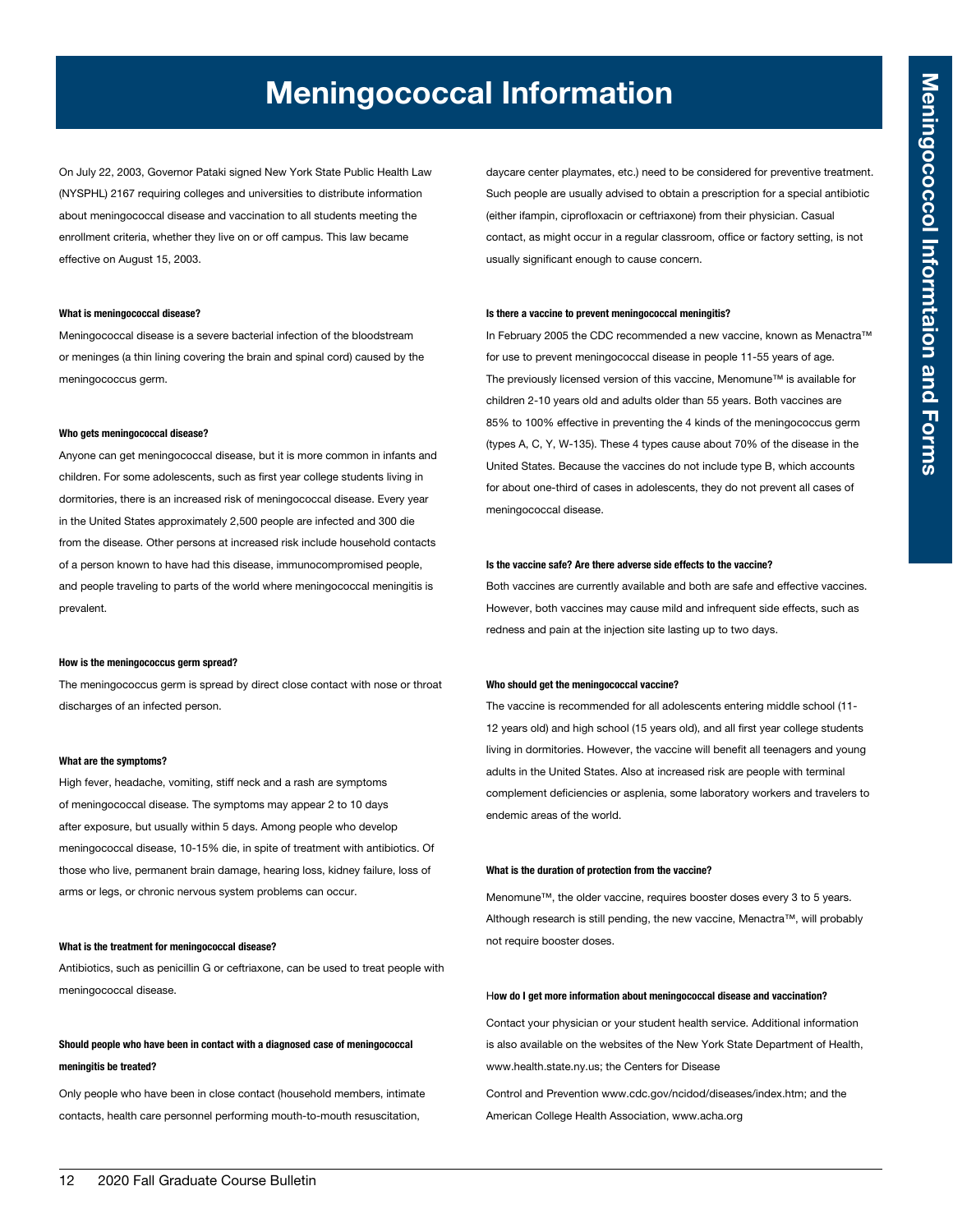| <b>MERCY COLLEGE</b>                        |
|---------------------------------------------|
| <b>MENINGOCOCCAL MENINGITIS VACCINATION</b> |
| <b>RESPONSE FORM</b>                        |

Mercy College is required to maintain a record of the following for each student:

- 1. A response to receipt of meningococcal disease and vaccine information signed by the student.
- 2. A record of meningococcal meningitis immunization within the past 10 years; or
- 3. An acknowledgement of meningococcal disease risks and refusal of the immunization signed by the student.

New York State Public Health Law requires that all college and university students enrolled for at least six (6) semester hours complete and return the following form to the Office of Student Services. Please check one:

I have (for students under the age of 18: My child has):

 $\Box$  had meningococcal meningitis immunization within the past 10 years. Date received: <br>  $(Please attach proof signed by a health care)$ provider.)

[Note: If you (your child) received the meningococcal vaccine available before February 2005 called Menomune™, please note this vaccine's protection lasts for approximately 3 to 5 years. Revaccination with the new conjugate vaccine called Menactra™ should be considered within 3-5 years after receiving Menomune™.]

 $\Box$  read, or have had explained to me, the information regarding meningococcal meningitis disease. I understand the risks of not receiving the vaccine. I have decided that I (my child) will not obtain immunization against meningococcal meningitis disease.

|                                  | (Parent / Guardian if student is a minor.)                                                                                                                                               |
|----------------------------------|------------------------------------------------------------------------------------------------------------------------------------------------------------------------------------------|
|                                  |                                                                                                                                                                                          |
|                                  |                                                                                                                                                                                          |
|                                  |                                                                                                                                                                                          |
| STUDENT SERVICES AT 914-674-7516 | ELECTRONIC SUBMISSION OF THIS FORM THROUGH MERCY CONNECT WILL BE ACCEPTED AS<br>YOUR SIGNATURE: https://www.mercy.edu/vaccine OR YOU CAN FAX THIS FORM TO THE OFFICE OF                  |
|                                  | On July 22, 2003, Governor Pataki signed New York State Public Health Law (NYSPHL) 2167<br>requiring colleges and universities to distribute information about meningococcal disease and |
|                                  |                                                                                                                                                                                          |